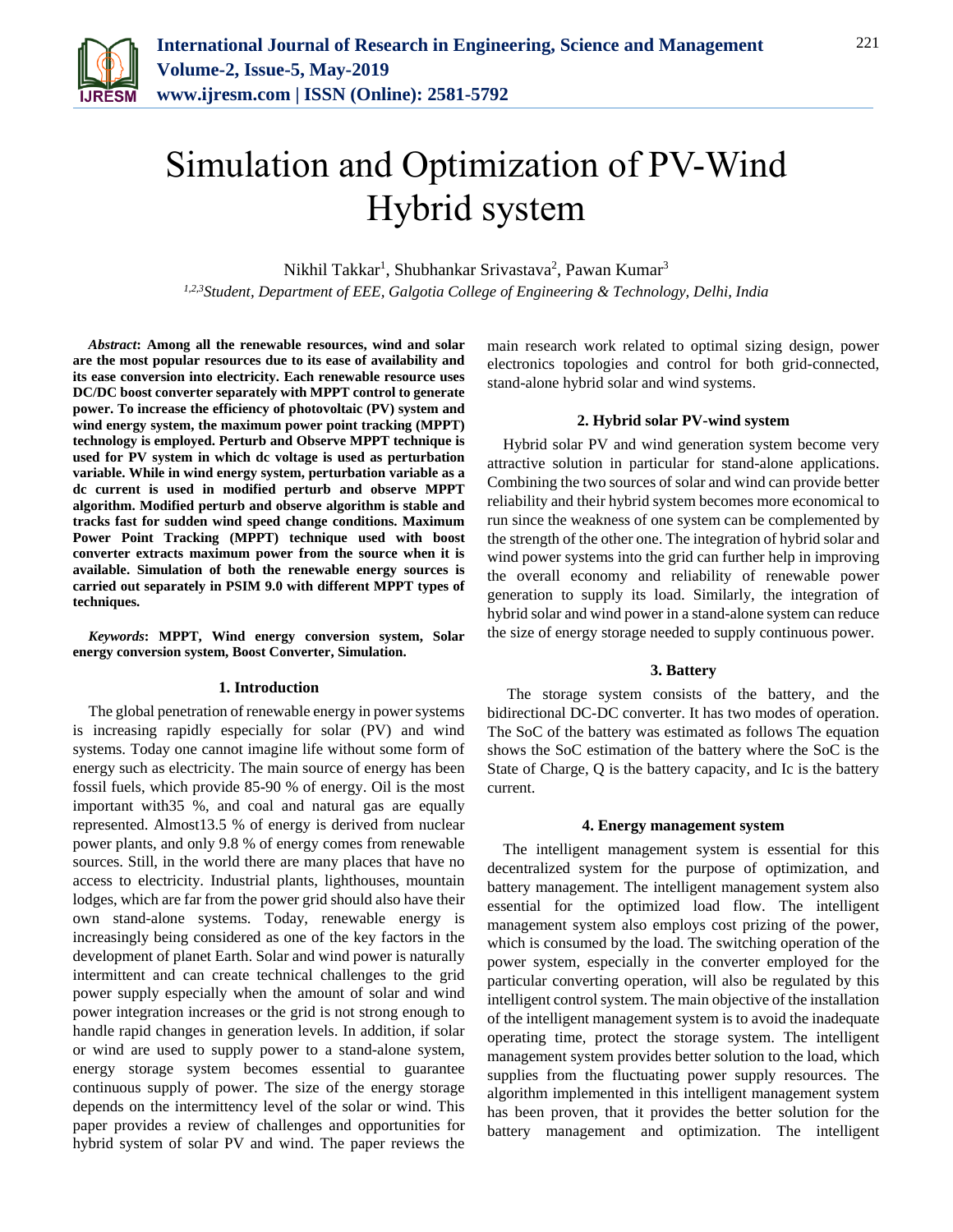

management system also responsible for balanced power generation. The intelligent management system employed fuzzy control, for the purpose of optimization and distributed energy generation. The DC smart grid system is the nonlinear system requires this centralized control system, which offers the practical way for designing the intelligent management system. This management system requires the difference between the actual load and the total generating power of the system (PV, wind) for the battery management. The SoC of the battery is directly proportional to the life time of the battery. The fuzzy employed in this maintains the SOC of the battery

# **5. MPPT controller**

# *A. Perturb and observe algorithm for solar energy system.*

The Perturb & Observe MPPT (maximum power point tracking) algorithm is shown in Fig. 1. There exists different MPP for different condition of temperature and irradiation which is tracked by MPPT technique and can be delivered to load. The P&O MPPT technique algorithm calculates the power  $P(t)$  by measuring the instant voltage  $V(t)$  and current  $I(t)$  and then compares it with last calculated power P(t-1). The algorithm continuously perturbs the system if the operating point variation is positive; otherwise the direction of perturbation is changed if the operating point variation is positive. The duty cycle of the DC/DC converter is varied till it reaches the maximum power point. With higher step size of perturbation, system may oscillate around MPP which results into wastage of energy.



Perturb and Observe MPPT technique which is adopted from PSIM software is shown in Fig. Voltage V\_cell and current I cell are measured from solar array to calculate power, Po. Block dv/dt compares, the present value of power with previous value. If increment in power is positive then perturbation variable voltage is incremented by predefined step size. Output voltage of solar panel is compared with this varied voltage value and steady state error obtained is eliminated by PI controller. To avoid over saturation, a limiter should be placed at the output of PI controller which is compared with carrier wave to generate

pulse for controlled switch IGBT of DC/DC boost converter.

# **6. Optimization**

A solar PV and wind systems can't provide a continuous supply due to the fact that those systems will generate electricity only during sunny and windy days. therefore, a combination in which these two sources improves overall energy output especially if they are connected to grid. A proper optimization is required to ensure having optimal number and size of PV and WT. The traditional sizing method for hybrid solar PV and wind systems was based on availability of longterm weather data, such as solar radiation and wind speed. Since long-term weather data is not always available, artificial intelligence techniques such as fuzzy logic, genetic algorithms and artificial neural network are used. Furthermore, optimization performance indicators such as Net Present Value, Energy Index Reliability and Energy Expected Not Supplied, Cost of Energy, etc. have been used and reported. Those indicators are used to decide whether to proceed with a particular project or not and how reliable is a project will be.





Fig. 2. Output of hybrid system

#### **8. Conclusion**

This paper has provided a review of challenges and opportunities on integrating solar PV and wind energy sources for electricity generation. The main challenge for gridconnected system as well as the stand-alone system is the intermittent nature of solar PV and wind sources. By integrating the two resources into an optimum combination, the impact of the variable nature of solar and wind resources can be partially resolved and the overall system becomes more reliable and economical to run. This definitely has bigger impact on the stand-alone generation. Integration of renewable energy generation with battery storage and diesel generator back-up systems is becoming a cost-effective solution for stand-alone type. The wind-battery-diesel hybrid configuration can meet the system load including peak times. Energy management strategies should ensure high system efficiency along with high reliability and least cost. Good planning with accurate forecasting of weather pattern, solar radiation and wind speed can help in reducing the impact of intermittent energy

Voltage and frequency fluctuation, and harmonics are major power quality issues for both grid-connected and stand-alone